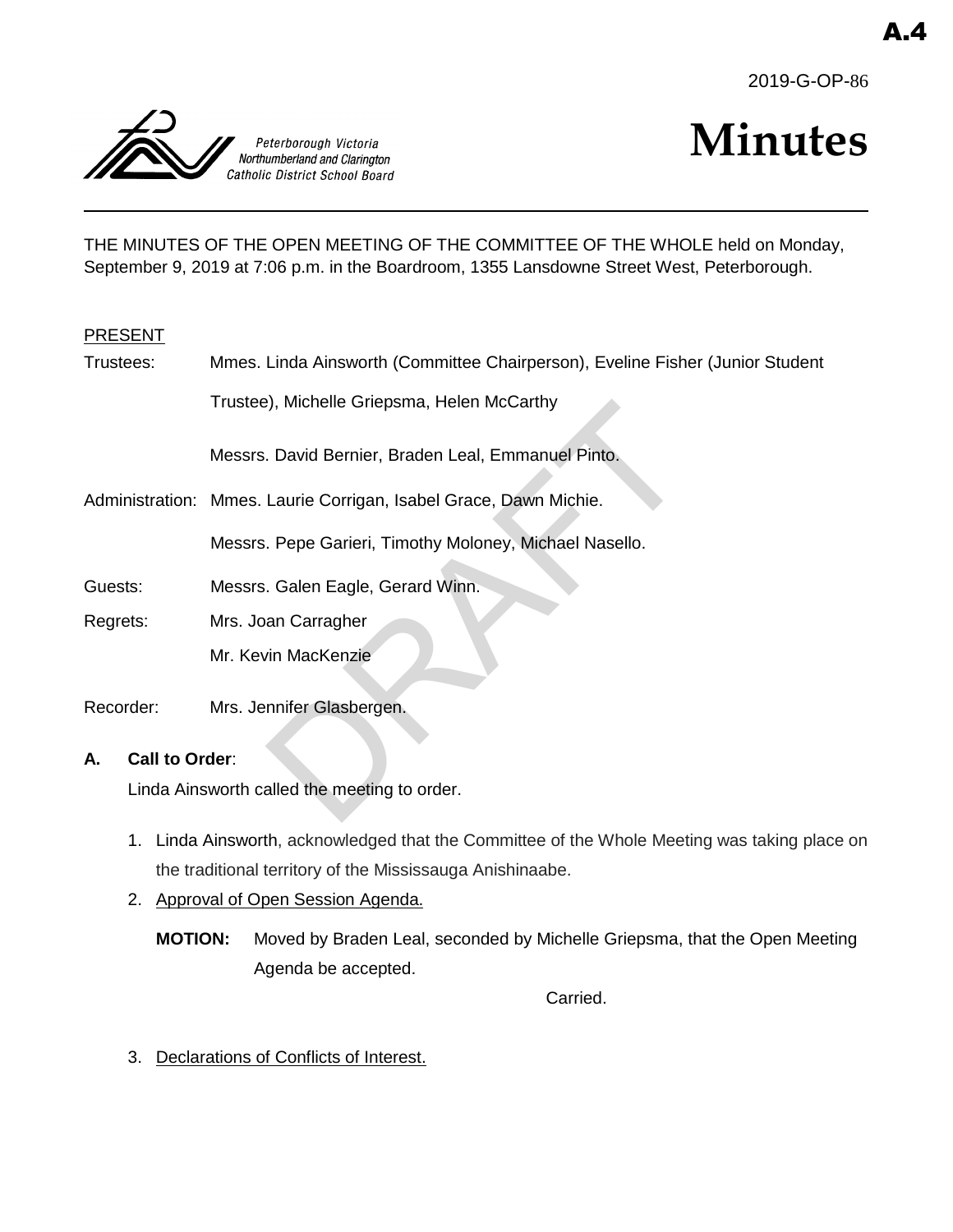## 4. Approval of the Minutes of the Committee of the Whole – Open Session held on June 10, 2019.

**MOTION:** Moved by Emmanuel Pinto, seconded by Braden Leal, that the Minutes of the Committee of the Whole – Open Session, held on June 10, 2019, be approved. Carried.

## 5. Business Arising from the Minutes.

## **B. Recommended Actions/Presentations:**

## 1. Structure of Special Education Services 2019-2020

Laurie Corrigan, Superintendent of Learning/Special Education and Gerard Winn, Principal of Special Education Services, gave a slide show presentation on the special education organizational chart and departmental goals. Laurie and Gerard explained in detail the departments next steps and answered any questions or concerns trustees had. DRET Education Services 2019-2020<br>
The Superintendent of Learning/Special Education and Geral Conservices, gave a slide show presentation on the spectrant and departmental goals. Laurie and Gerard explaint<br>
ext steps and a

## 2. Access Copyright Litigation and Document Discovery

Galen Eagle, Communications Manager, updated the trustees on the Access Copyright Litigation and Document Discovery requirements. Galen explained in detail the process and answered any questions or concerns trustees had.

## **C. Information Items:**

## 1. OCSTA Regional Meeting Discussion Questions

Linda Ainsworth, Committee Chairperson, brought forth the questions that were up for discussion in the upcoming OCSTA Regional Meeting. Administration spoke to their desired outcomes and gave feedback for the trustees to bring to the upcoming Regional Meeting on their behalf.

**MOTION:** Moved by Braden Leal, seconded by Emmanuel Pinto, that the Committee of the Whole meeting be extended by 30 minutes.

Carried.